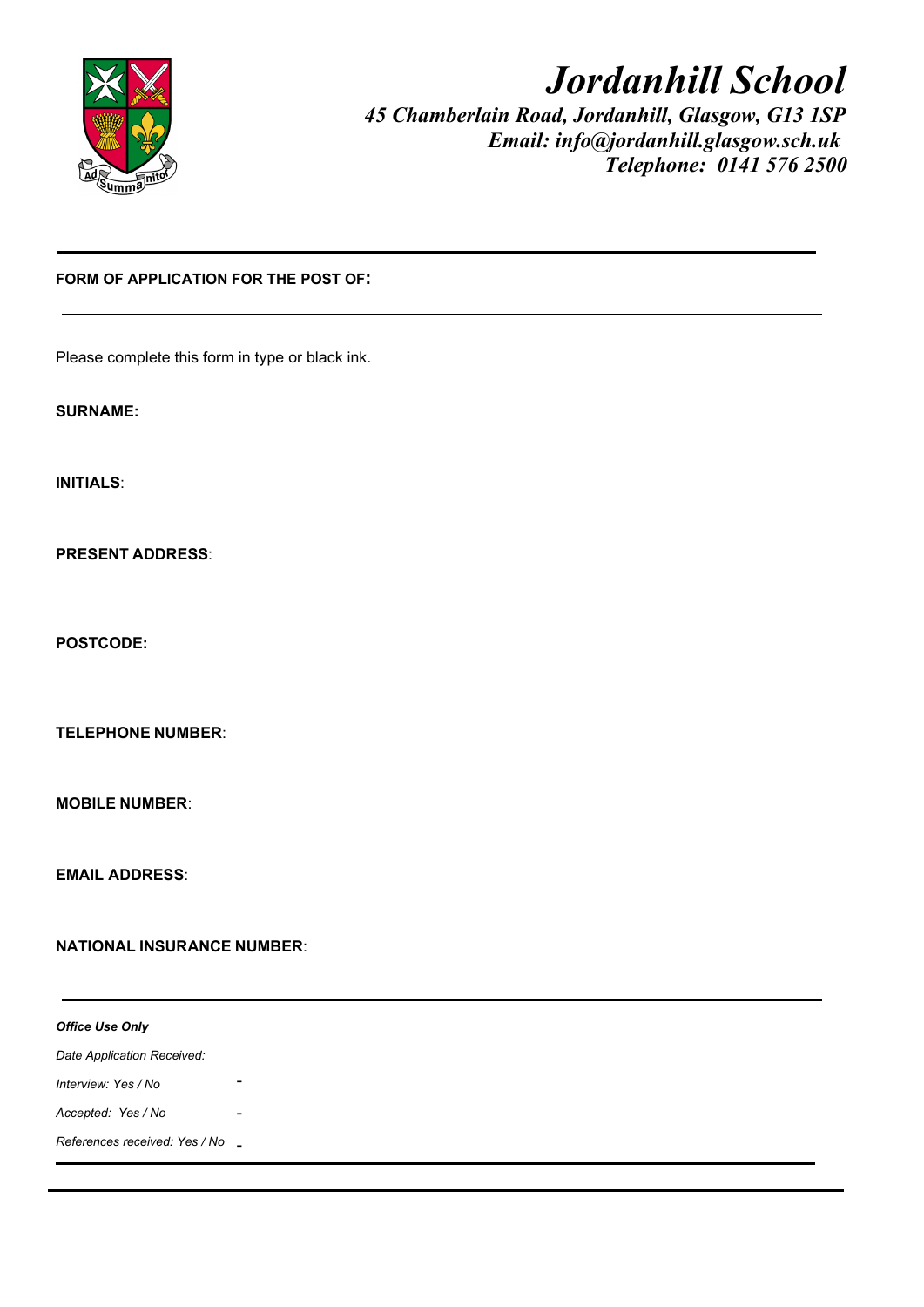# **Present Employment**

Address:

Period of Notice in Present Post:

Telephone Number:

Details of Duties in Present Employment:

Designation: Present Salary:

Employer: Contract Contract Contract Contract Contract Contract Contract Contract Contract Contract Contract Contract Contract Contract Contract Contract Contract Contract Contract Contract Contract Contract Contract Contr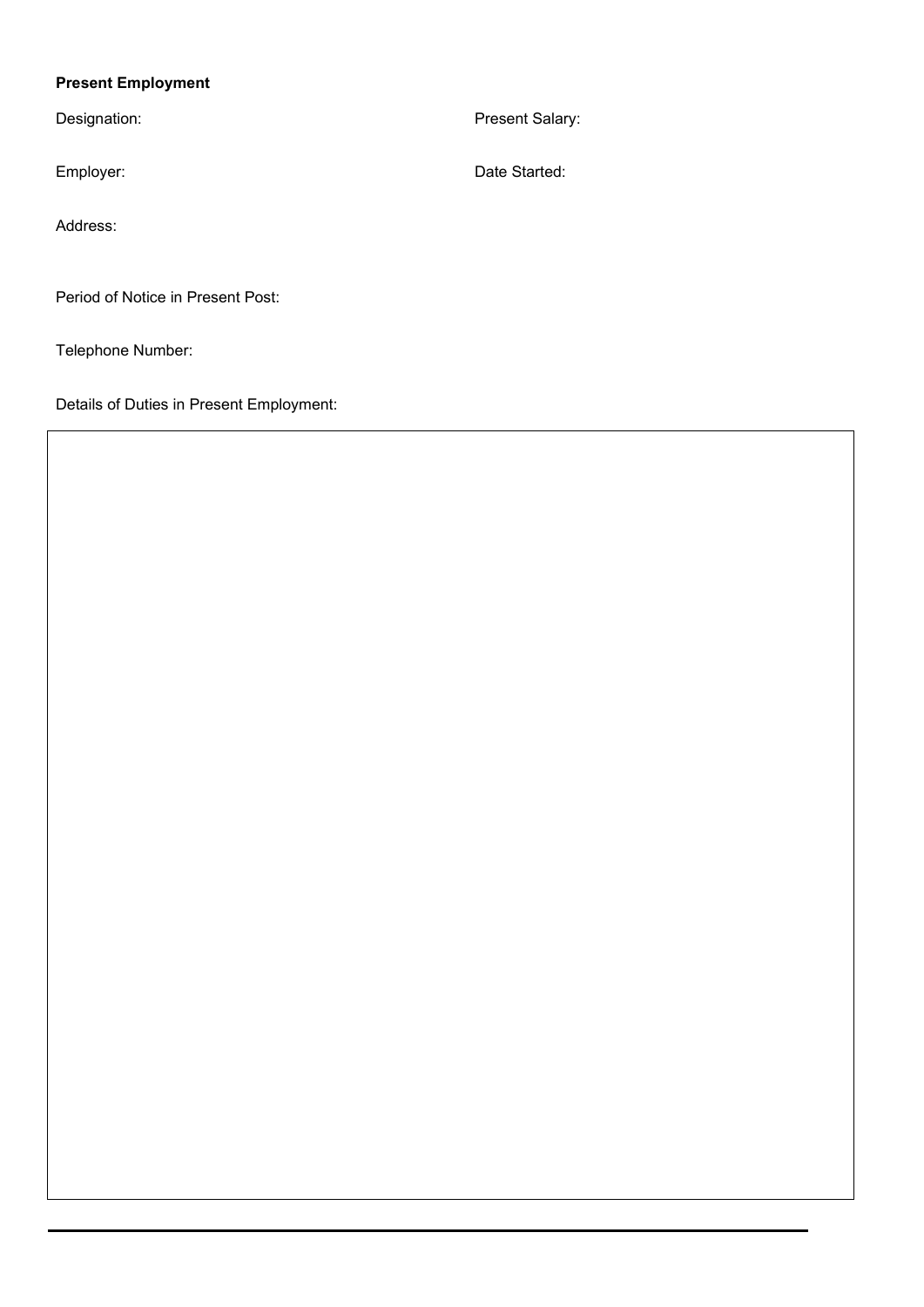# **Details of all previous relevant experience**.

| Employer(s) | <b>Dates</b> | <b>Designation</b> | <b>Description of Duties</b> |
|-------------|--------------|--------------------|------------------------------|
|             |              |                    |                              |
|             |              |                    |                              |
|             |              |                    |                              |
|             |              |                    |                              |
|             |              |                    |                              |
|             |              |                    |                              |
|             |              |                    |                              |
|             |              |                    |                              |
|             |              |                    |                              |
|             |              |                    |                              |
|             |              |                    |                              |
|             |              |                    |                              |
|             |              |                    |                              |
|             |              |                    |                              |
|             |              |                    |                              |
|             |              |                    |                              |
|             |              |                    |                              |
|             |              |                    |                              |
|             |              |                    |                              |
|             |              |                    |                              |
|             |              |                    |                              |
|             |              |                    |                              |
|             |              |                    |                              |
|             |              |                    |                              |
|             |              |                    |                              |
|             |              |                    |                              |
|             |              |                    |                              |
|             |              |                    |                              |
|             |              |                    |                              |
|             |              |                    |                              |
|             |              |                    |                              |
|             |              |                    |                              |
|             |              |                    |                              |
|             |              |                    |                              |
|             |              |                    |                              |
|             |              |                    |                              |
|             |              |                    |                              |
|             |              |                    |                              |
|             |              |                    |                              |
|             |              |                    |                              |
|             |              |                    |                              |
|             |              |                    |                              |
|             |              |                    |                              |
|             |              |                    |                              |
|             |              |                    |                              |
|             |              |                    |                              |
|             |              |                    |                              |
|             |              |                    |                              |
|             |              |                    |                              |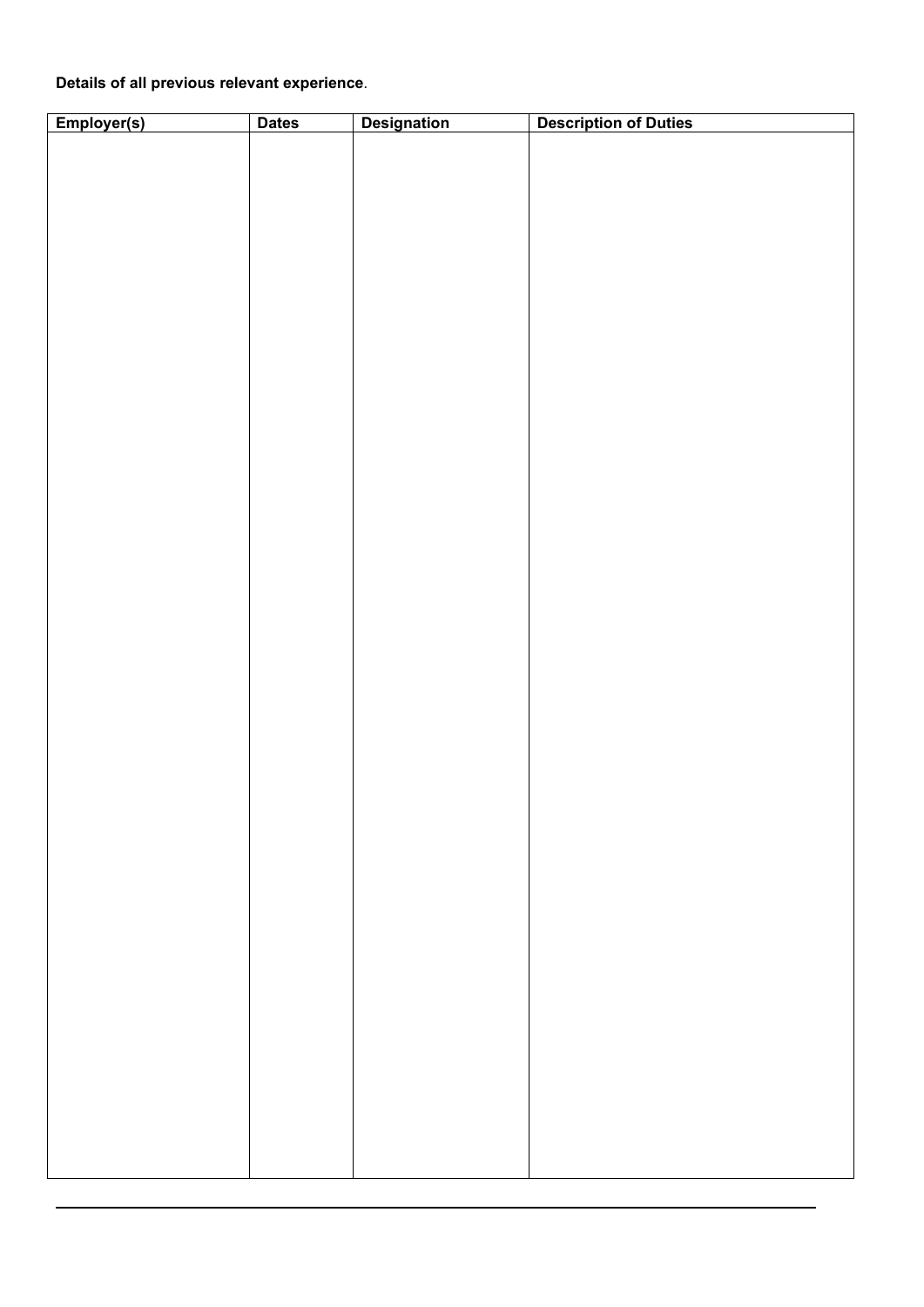## **School Education**

| <b>Dates</b> | <b>School</b> | <b>Subjects</b> | Year | <b>Results</b> |
|--------------|---------------|-----------------|------|----------------|
|              |               |                 |      |                |
|              |               |                 |      |                |
|              |               |                 |      |                |
|              |               |                 |      |                |
|              |               |                 |      |                |
|              |               |                 |      |                |
|              |               |                 |      |                |
|              |               |                 |      |                |
|              |               |                 |      |                |
|              |               |                 |      |                |

### **Further Relevant Qualifications**

| Qualification Gained |
|----------------------|
|                      |
|                      |
|                      |
|                      |
|                      |
|                      |
|                      |
|                      |
|                      |
|                      |

## **Memberships**

| Organisation | Membership<br>Level | <b>Member Since</b> | <b>Course Name</b> | <b>Qualification and Date</b><br>Gained |
|--------------|---------------------|---------------------|--------------------|-----------------------------------------|
|              |                     |                     |                    |                                         |
|              |                     |                     |                    |                                         |
|              |                     |                     |                    |                                         |
|              |                     |                     |                    |                                         |
|              |                     |                     |                    |                                         |
|              |                     |                     |                    |                                         |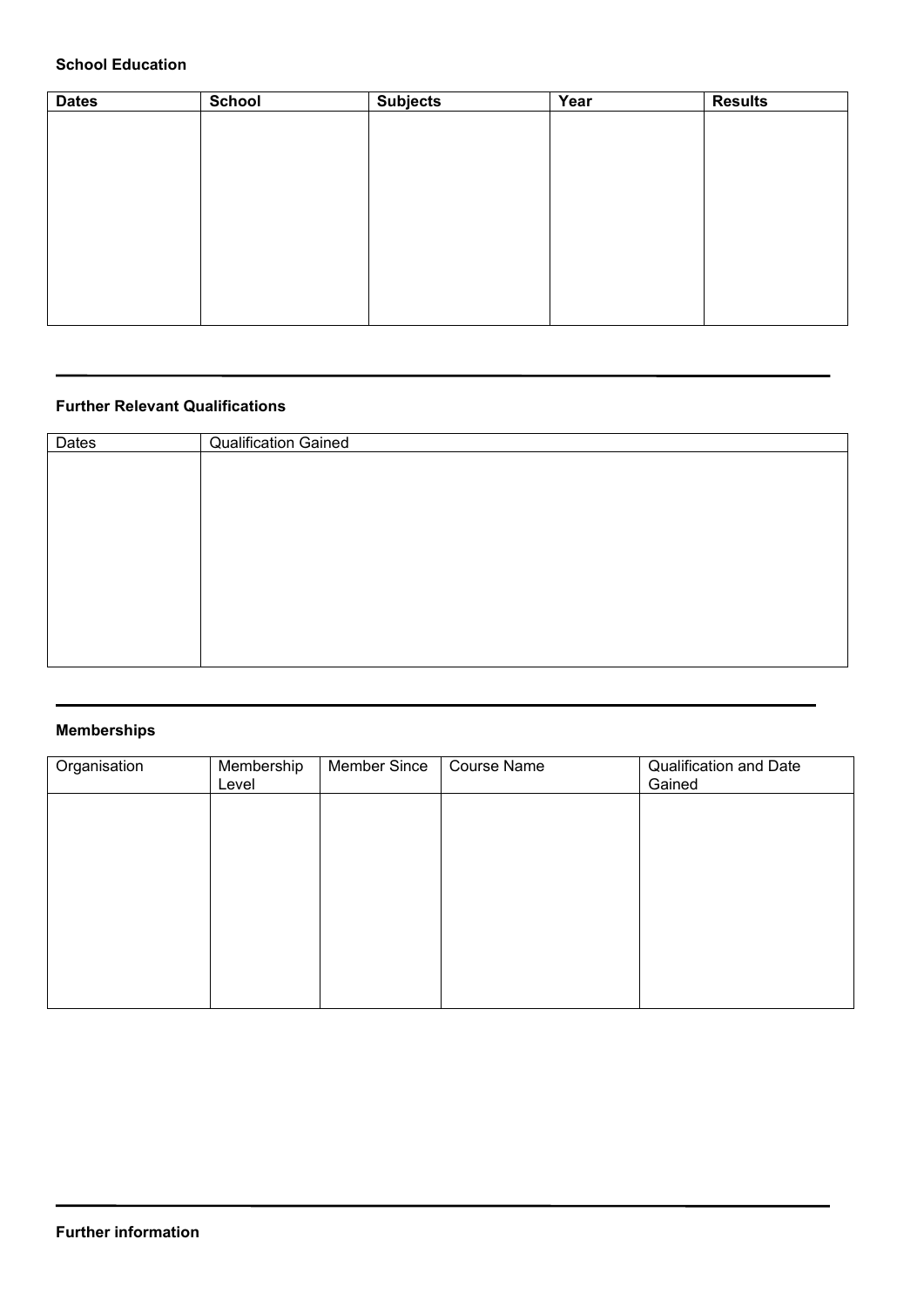With particular reference to the job description and person specification please give a brief description of your skills, qualities and competencies and how you are best suited to this post.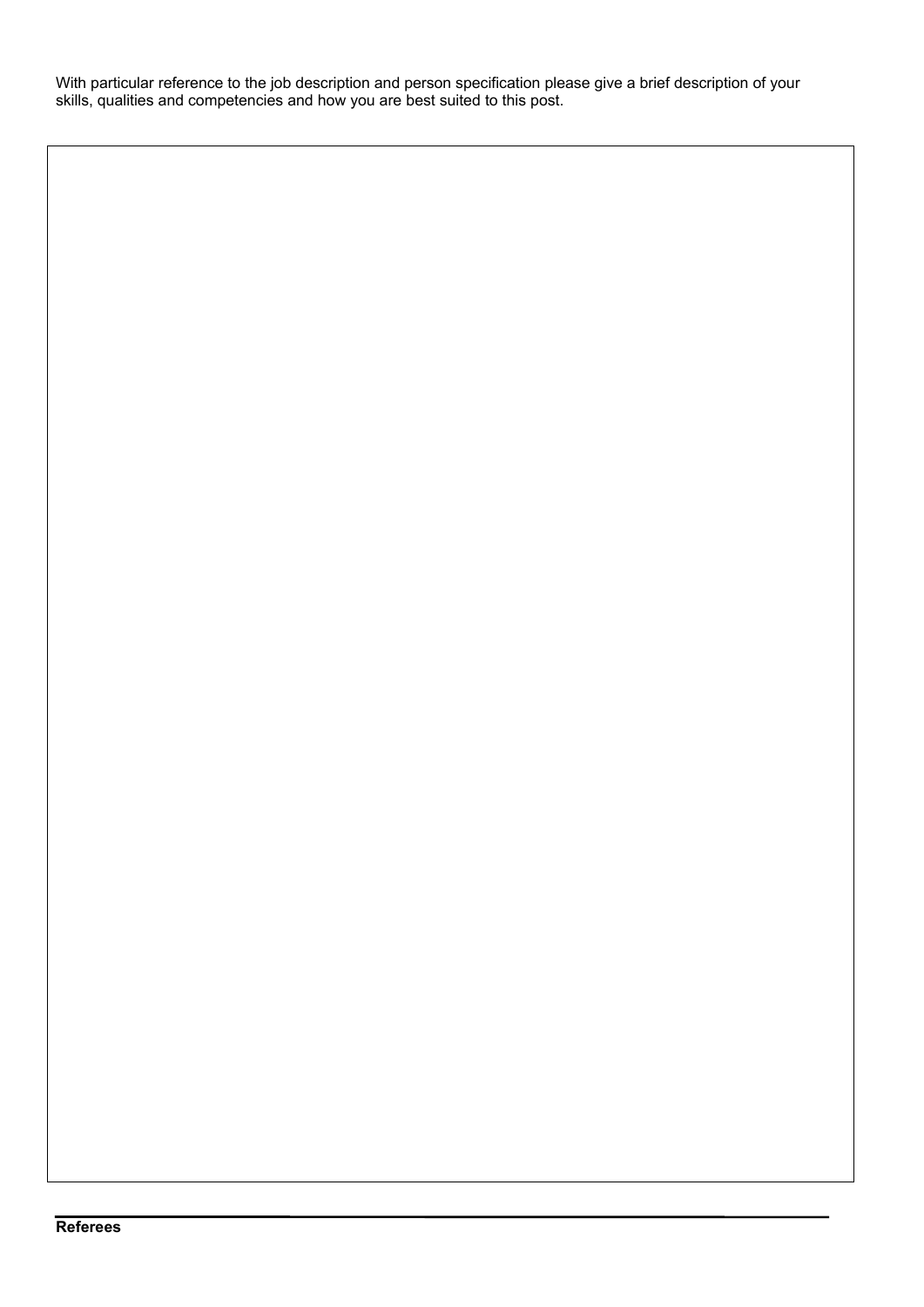References should be obtained from two people, one of which must be your present/most recent employer. Please indicate here the names of your referees. We will not contact your referees without your permission.

#### *Referee 1*

| Full Name:                 |  |
|----------------------------|--|
|                            |  |
| Address:                   |  |
| Email Address:             |  |
|                            |  |
| Telephone Number:          |  |
|                            |  |
| Job Title:                 |  |
| Organisation:              |  |
|                            |  |
| Relationship to Applicant: |  |

#### *Referee 2*

| Full Name:                 |
|----------------------------|
|                            |
| Address:                   |
|                            |
| Email Address:             |
|                            |
|                            |
| Telephone Number:          |
|                            |
| Job Title:                 |
|                            |
| Organisation:              |
|                            |
| Relationship to Applicant: |
|                            |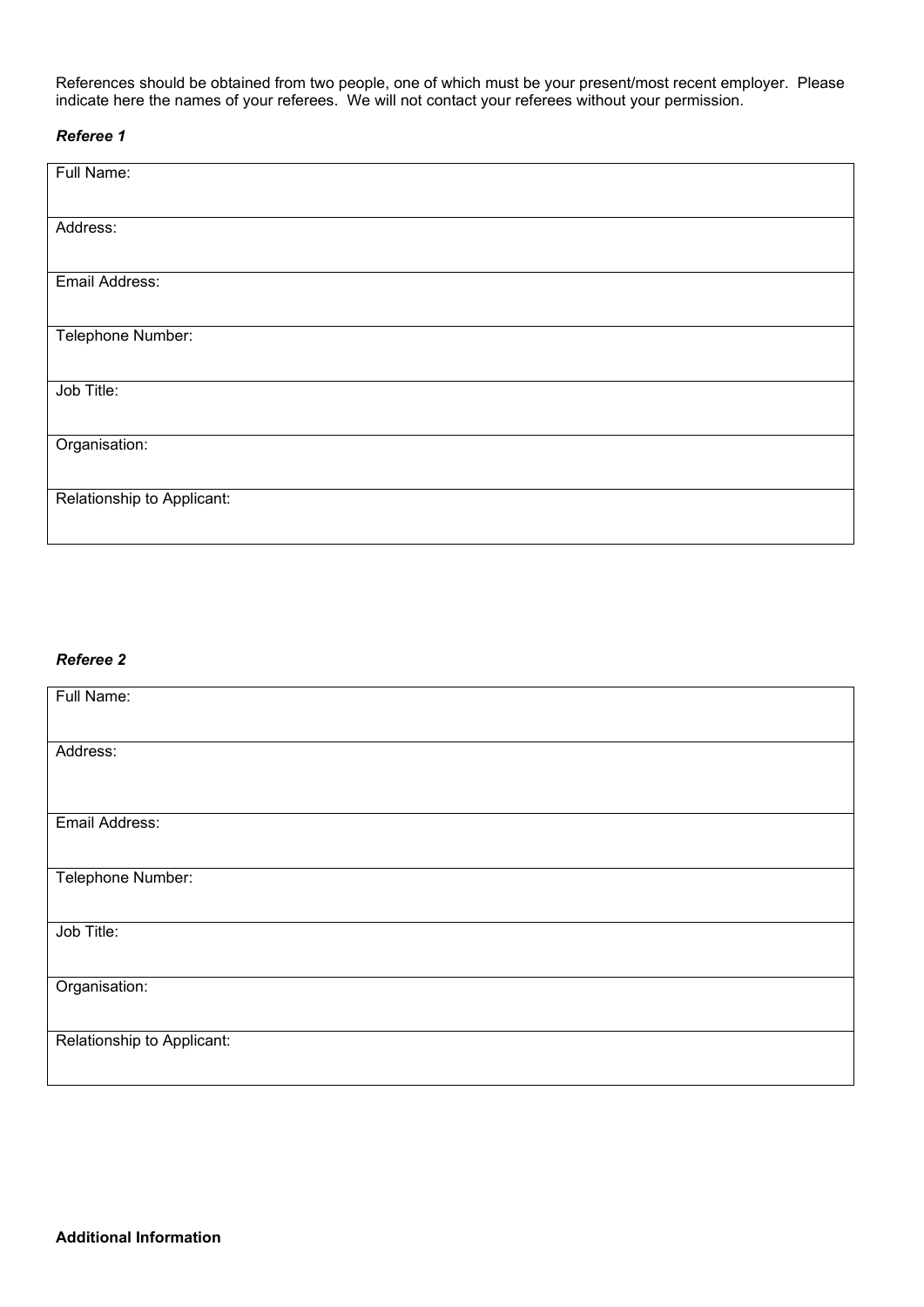Are you eligible to work in the UK? -

If you are identified as the preferred candidate you will be required to produce evidence to support this.

Are you barred or under consideration for listing from regulated work with children? -

If you answered **Yes** to this you are not eligible to be considered for this vacancy. If you continue with your application it will automatically be removed at the end of the process

Are you currently a PVG Scheme Member? -

If No and you are identified as the preferred candidate for this vacancy you will be required to apply for a PVG Scheme Membership.

#### **Health**

Depending on the nature of the post you are applying for and duties associated with it, you may or may not be required to undertake a medical check.

Are you aware of any medical condition that could affect your performance at work? -

If you answered '**Yes'** above, please supply brief details below:

#### **Disability**

Jordanhill School welcomes applications from applicants who assess themselves as having a disability.

The Equality Act (2010) defines a disabled person as someone who has a mental or physical impairment that has a substantial and long-term adverse effect on the person's ability to carry out normal day to day activities. Do you consider this definition applies to you? -

The Disability Confident Scheme means you are guaranteed an interview should you meet the essential criteria for the post. Do you wish to be considered for interview under the Disability Confident Scheme? -

If called to interview and you have any specific access requirements, please give details below:

#### **Equal Opportunities**